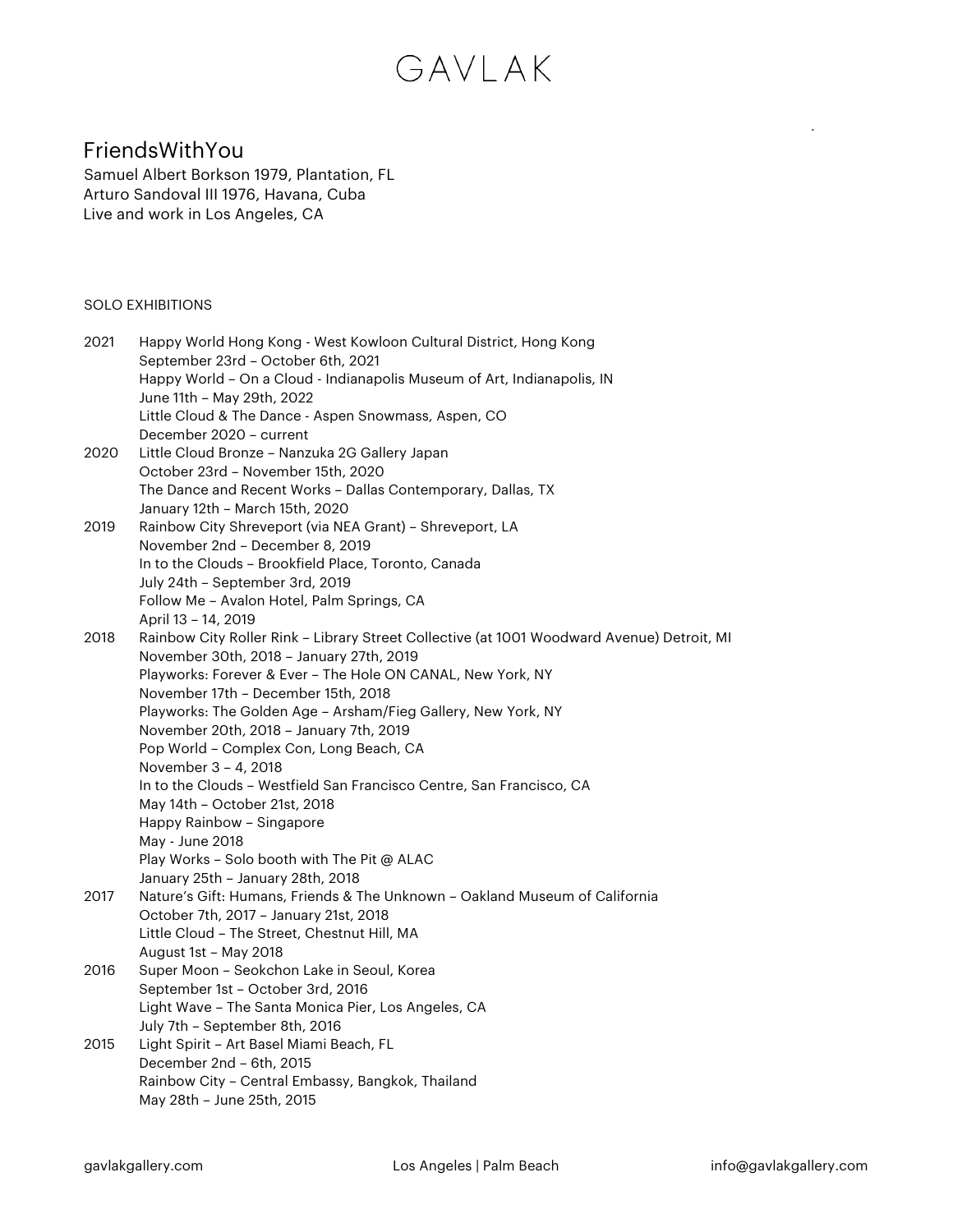|      | Light Cave - Dallas Contemporary, Dallas, TX                                     |
|------|----------------------------------------------------------------------------------|
|      | April 8th - 12th, 2015                                                           |
| 2014 | Light Cave - The Standard, High Line, New York, NY                               |
|      | Commissioned by Art Production Fund & The Standard Hotel                         |
|      | September 8th - October 1st, 2014                                                |
|      | Universal Reversal - Marine Projects, Santa Monica, CA                           |
|      | March 22nd - May 31st, 2014                                                      |
| 2013 | Somewhere Over the Rainbow - Mondrian South Beach, Miami Beach, FL               |
|      | December 5th, 2013 - January 7th, 2014                                           |
|      | Psychic Stones - Paul Kasmin's PK Shop, New York, NY                             |
|      | October 24th - November 9th, 2013                                                |
|      | Inner Vision in Between - MCLEMOI Gallery, Sydney, Australia                     |
|      | February 16th - April 11th, 2013                                                 |
| 2012 | Happy Rainbow - Tuen Mun Town Plaza, Hong Kong, China                            |
|      | July 22nd - September 2nd, 2012                                                  |
| 2011 | Inner Space, The Secrets of the Unknown - The Hole Annex in Miami, FL            |
|      | December 1st, 2011 - January 28th, 2012                                          |
|      | Sweet Dreams - de la Cruz Collection- Wynwood, FL                                |
|      | October 21st - October 23rd, 2011                                                |
|      | In The Beginning - Colette, Paris, France                                        |
|      | August 29th - September 24th, 2011                                               |
|      | :) - The Hole Gallery, New York, NY                                              |
|      | June 10th - August 6th, 2011                                                     |
|      | Rainbow City - The High Line Park, New York, NY                                  |
|      | June 8th - July 5th, 2011                                                        |
| 2010 | Rainbow City - Art Basel Miami Beach, FL                                         |
|      | December 3rd - December 5th, 2010                                                |
|      | Building Blocks - Art Basel Miami Beach, FL                                      |
|      | December 2nd, 2010 - January 8th, 2011                                           |
|      | Rainbow City - Luminato Festival of Art & Creativity, Toronto, Canada            |
|      | June 15th - June 20th, 2010                                                      |
|      | Day Dreamers - Narwhal Art Projects, Toronto, Canada                             |
|      | June 10th - July 14th, 2010                                                      |
| 2009 | Pictopia Fun House - Haus der Kulturen der Welt Museum, Berlin, Germany          |
|      | March 19th - May 3rd, 2009                                                       |
| 2008 | Fun House - Scope Art Fair, Art Basel Miami Beach, FL                            |
|      | December 3rd - December 7th, 2008                                                |
|      | Dream Maker - Indianapolis Museum of Art, Indianapolis, IN                       |
|      | May 2nd - November 3rd, 2008                                                     |
| 2007 | Wish Come True - Soovac, Minneapolis, MN                                         |
|      | September 28th - October 27th, 2007                                              |
|      | We Are Friends - Walker Art Center, Minneapolis, MN                              |
|      | September 16th, 2007                                                             |
| 2006 | Rainbow Valley Permanent Playground - Turnberry for the Arts, Aventura, FL       |
|      | December 21st, 2006 - Current                                                    |
|      | Skywalkers - Art Basel Miami Beach, FL                                           |
|      | December 7th, 2006                                                               |
|      | Birds Of Pray - Merry Karnowsky Gallery, Los Angeles, CA                         |
|      | February 4th - March 4th, 2006                                                   |
|      | Power Pond - Museum of Contemporary Art, North Miami, FL                         |
|      | January 28th, 2006 - January 20th, 2008                                          |
| 2005 | Cloud City - Museum of Contemporary Art @ The Goldman Warehouse, North Miami, FL |
|      | December 1st, 2005 - January 29th, 2006                                          |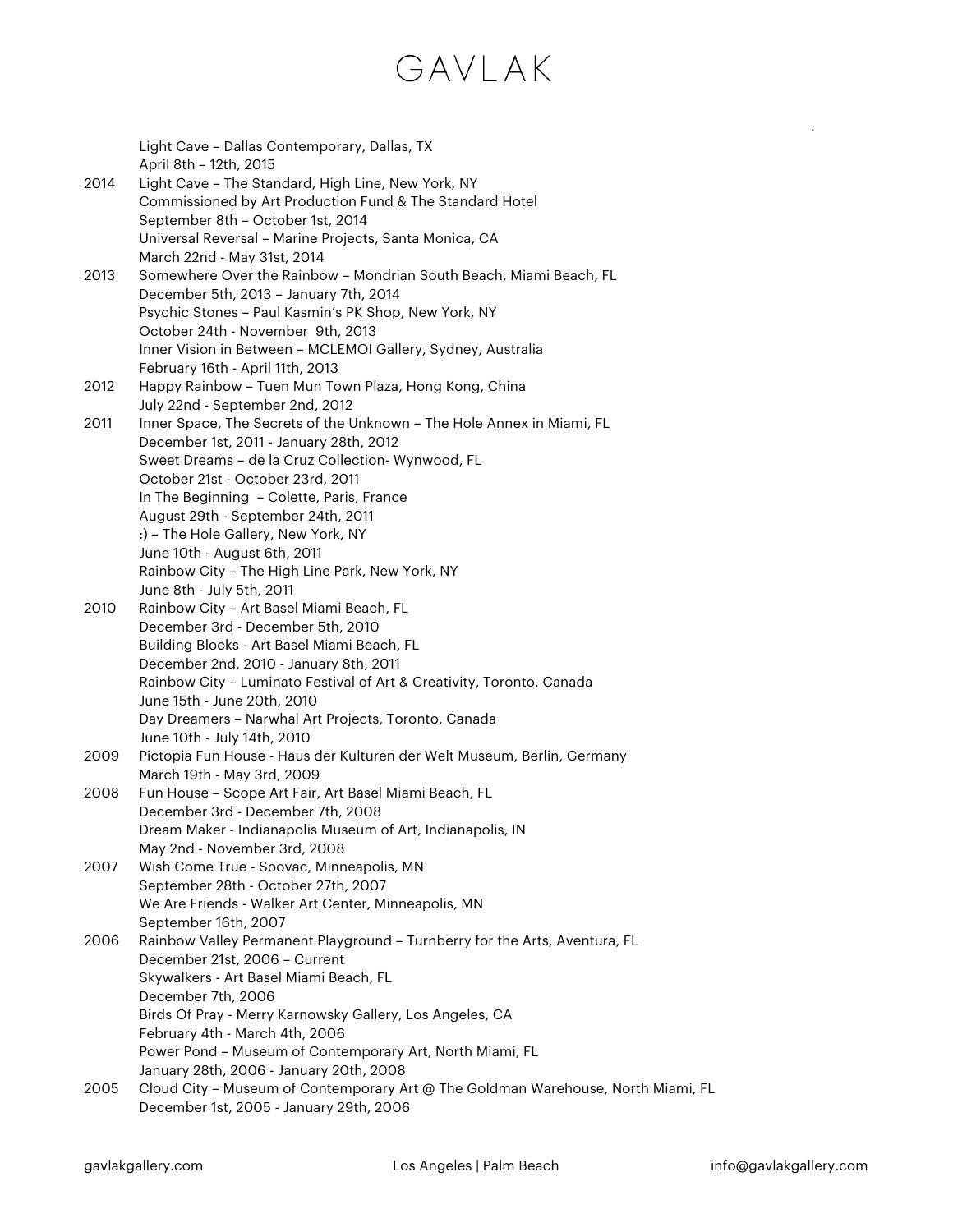2004 Get Lucky - Merry Karnowsky Gallery, Los Angeles, CA November 20th, 2004 - January 15th, 2005 Get Lucky - The Box Space, Miami, FL August 28th - September 25th, 2004

### GROUP EXHIBITIONS

| 2021 | Pt. 2: Invasive Species - Anat Ebgi Gallery, Los Angeles, CA<br>March 23rd - May 22nd, 2021                                                                                                                                                               |
|------|-----------------------------------------------------------------------------------------------------------------------------------------------------------------------------------------------------------------------------------------------------------|
| 2019 | Happy! - NSU Art Museum, Ft. Lauderdale, FL<br>October 27th, 2019 - July 5th, 2020<br>Blow Up II - Bedford Gallery, Walnut Creek, CA<br>July 14th - September 15th, 2019<br>Something in the Water - Virginia Beach, VA<br>April 26th - 28th, 2019        |
| 2018 | J. Balvin stage visuals - Coachella main stage, Indio, CA<br>April 12th - 14th & Apr. 19th - 21st, 2019<br>Macy's Thanksgiving Day Parade featuring Little Cloud - New York, NY<br>November 22nd, 2018                                                    |
|      | Flashpoint: An Intersection of History, Perseverance, and Joy - Chaos Theory, Curated by Joyce Varvatos with<br>Alexandra Hayden, Sag Harbor, NY<br>July 28th - September 2nd, 2018<br>Peanuts Global Artist Collective - Hudson Square neighborhood, NYC |
|      | April 16th - May 16th, 2018<br>Clay Today - The Hole, New York, NY<br>April 10th - May 6th, 2018                                                                                                                                                          |
| 2016 | Light Cave - Artprize, Grand Rapids, MI<br>September 21st - 28th, 2016<br>Light Spirit - Toronto International Film Festival (TIFF), Toronto, Canada<br>June 24th - 26th, 2016<br>Art Los Angeles Contemporary w/ The Hole NYC - Los Angeles, CA          |
| 2015 | January 28th - 31st, 2016<br>Nuit Blanche featuring Light Cave - City of Toronto, Canada<br>October 3rd - 4th, 2015                                                                                                                                       |
|      | She Sells Seashells by the Seashore - Eric Firestone Gallery, East Hampton, NY<br>July 11th - August 2nd, 2015<br>Animotion featuring "Light Cave" - Albright-Knox Art Gallery<br>June 19, 2015                                                           |
| 2014 | Gilded Holiday - Paul Kasmin's PK Shop, New York, NY<br>November 5 - December 23rd, 2014<br>This is Not a Toy - DX Canada's Design Museum, Toronto, Canada<br>February 7th - May 19th, 2014                                                               |
| 2013 | Cast of Characters - 709 Gallery of the Pittsburgh Cultural Trust, Pittsburgh, PA<br>April 5th - May 17th, 2013                                                                                                                                           |
| 2012 | Cast of Characters - Clarion University Art Gallery, Clarion, PA<br>November 6th - March 25th, 2012<br>Flux Screening Series - The Hammer Museum, Los Angeles, CA                                                                                         |
|      | August 7th, 2012<br>Flights from Wonder - Santa Barbara Contemporary Arts Forum, Santa                                                                                                                                                                    |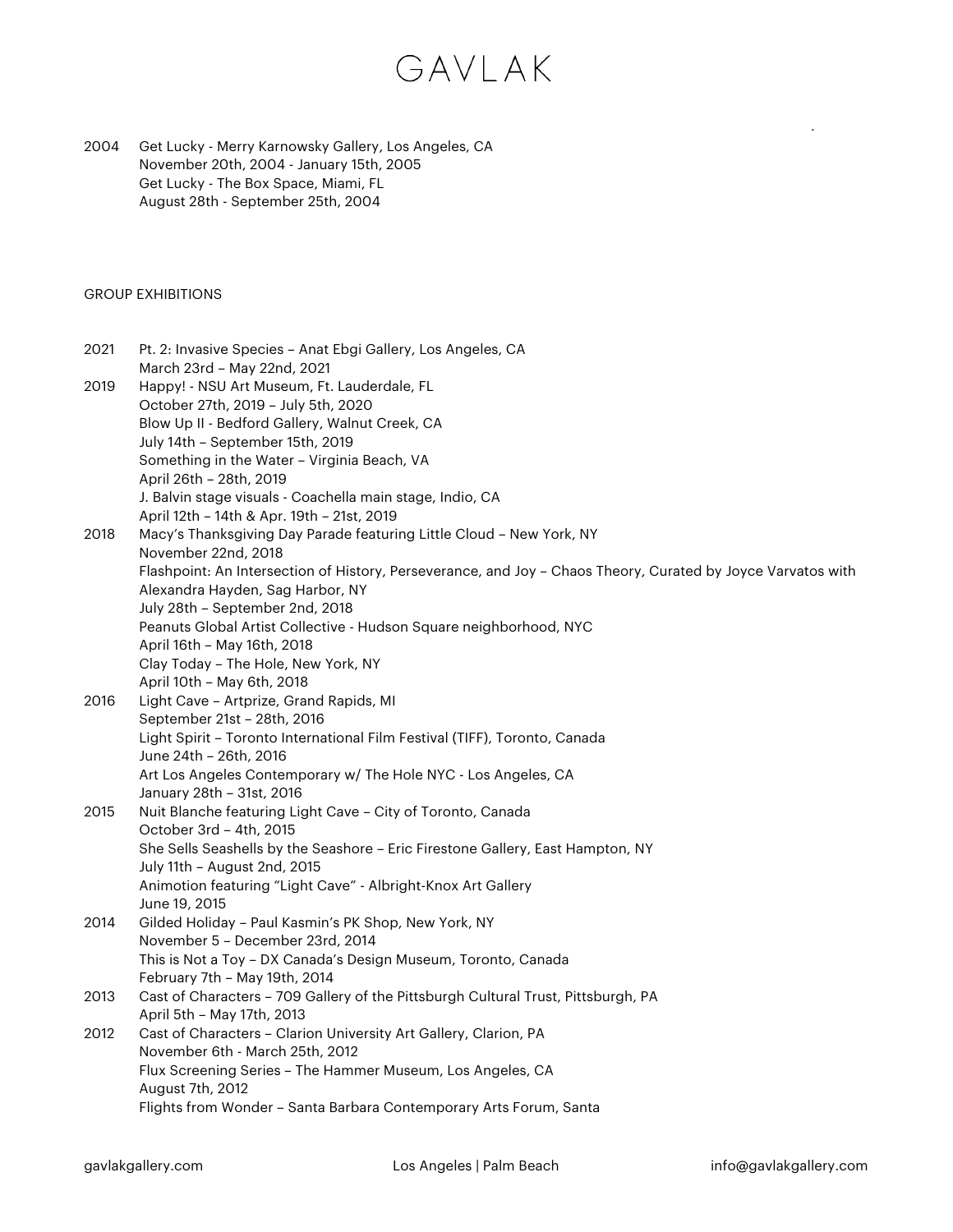|      | Barbara, CA                                                                                      |
|------|--------------------------------------------------------------------------------------------------|
|      | February 26th - April 22nd, 2012                                                                 |
| 2011 | Pictoplasma: Post Digital Monsters - La Gaite Lyrique, Paris, France                             |
|      | December 7th - December 31st, 2011                                                               |
|      | NADA Art Fair - Miami, Fl                                                                        |
|      | December 1st - December 4th, 2011<br>Rainbow Friends - Coletivo Amor de Madre, Sao Paulo, Brazil |
|      |                                                                                                  |
|      | August 29th - September 2nd, 2011<br>NADA Art Fair - New York, NY                                |
|      | July 30th - July 31st, 2011                                                                      |
|      | The South Florida Cultural Consortium - The Frost Art Museum, Miami, FL                          |
|      | May 25th - August 21st, 2011                                                                     |
|      | Party Animals - Royal/T Gallery, Los Angeles, CA                                                 |
|      | July 9th - September 24th, 2011                                                                  |
|      | FACEMAKER - Royal/T Gallery, Los Angeles, CA                                                     |
|      | April 14th - May 31st, 2011                                                                      |
|      | Dadarhea - Canada Gallery, New York, NY                                                          |
|      | February 25th - March 27th, 2011                                                                 |
| 2010 | It Ain't Fair - OHWOW Gallery, Miami, FL                                                         |
|      | December 2nd - December 5th, 2010                                                                |
|      | Dadarhea - OHWOW Gallery, Miami, FL                                                              |
|      | August 13th - August 27th, 2010                                                                  |
|      | Re:Form School presented by REDU - New York, NY                                                  |
|      | October 9th - October 11th, 2010                                                                 |
|      | Manifest Equality - Los Angeles, CA                                                              |
|      | March 3rd - March 7th                                                                            |
| 2009 | Thing: Beware the Material World - Art Gallery of Western Australia, Perth, Australia            |
|      | April 18th - July 5th, 2009                                                                      |
| 2008 | Hexagone - Miami Art Space, Miami, FL                                                            |
|      | May 10th - May 31st, 2008                                                                        |
| 2007 | Art Parade- Deitch Projects, New York, NY                                                        |
|      | September 8th, 2007                                                                              |
|      | Guild - Emmanuel Galerie Perrotin, Miami, FL                                                     |
|      | May 12th - July 21st, 2007                                                                       |
| 2006 | The Official FriendsWithYou Bootleg Show - Helium Cowboy, Hamburg, Germany                       |
|      | September 23rd - October 20th, 2006                                                              |
|      | Pictoplasma 2 - Berlin, Germany                                                                  |
|      | October 11th - October 14th, 2006                                                                |
|      | Demons to Diamonds - Locusts Projects, Miami, FL                                                 |
| 2005 | March 18th - April 22nd, 2006<br>Hanging By a Thread - The Moore Space, Miami, FL                |
|      | September 8th - October 22nd, 2005                                                               |
|      | Everywhere Show - Mendenhall Sobeiski Gallery, Pasadena, CA                                      |
|      | July 23rd - August 16th, 2005                                                                    |
|      | Project FOX - Copenhagen, Denmark                                                                |
|      | April 2nd - April 22nd, 2005                                                                     |
|      | Optic Nerve - Official selection - Museum of Contemporary Art, Miami, FL                         |
|      | August 5th, 2005                                                                                 |
|      | MOVE Conference: Stories in Motion - New York, NY                                                |
|      | April 29th - April 30th, 2005                                                                    |
| 2004 | Pictoplasma - Berlin, Germany                                                                    |
|      | October 11th - October 14th, 2004                                                                |
|      | Characters at War - Zentralbuero, Berlin, Germany                                                |